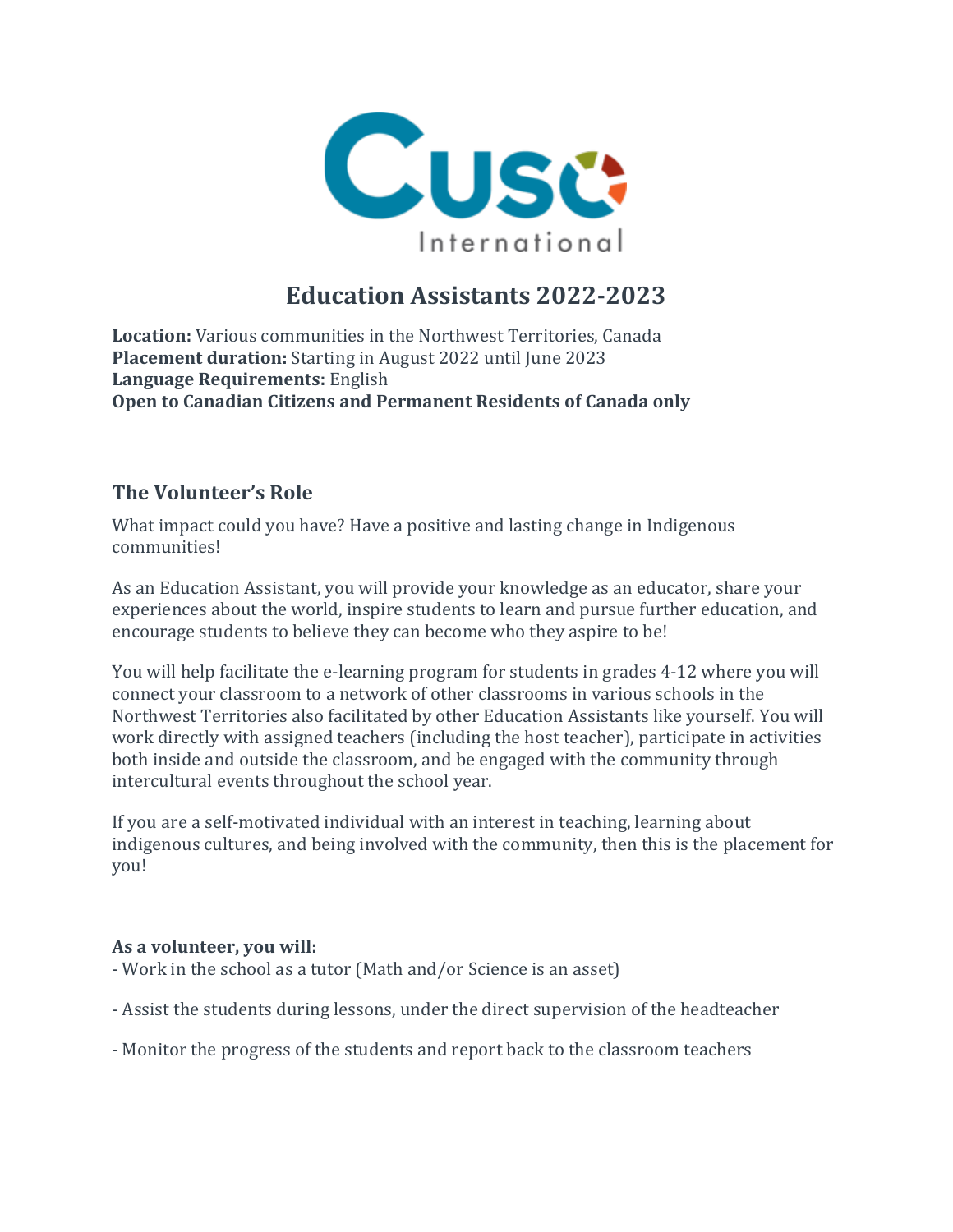- Accompany and supervise students during activities in the school gym, labs, libraries, resource centers and on field trips

- Support fundraising events at the school and community level

- Help in other capacities (including computer instruction, art, music, sports) depending on your skills, training, and hobbies as well as the needs of the school

#### **Essential Requirements:**

- Completed university degree or college diploma
- Ability to pass the vulnerable sector police check
- Must be currently located in Canada

#### **Essential Background:**

- Experience teaching or presenting material to children and youth, particularly students with special needs.

- Knowledge of Indigenous Peoples in Canada (experience working with Indigenous Peoples is an asset)

- Strong understanding of working with High School age students
- Display an understanding of different learning styles
- Be culturally sensitive and have an openness to learning about different cultures
- Computer literate and knowledgeable of technology
- Previous volunteer or work experience either in Canada or in other countries
- Excellent organizational, communication and interpersonal skills

#### **What's in it for YOU? A life-changing experience!**

Each volunteer placement is a unique experience. Read about the impact of previous volunteers in the Northwest Territories: Niroja [Thirugnanasampanthar](https://apply.cusointernational.org/stories/niroja-qa/) (Fort Providence), Lois [Boody](https://apply.cusointernational.org/stories/qa-lois-boody/) (Fort Resolution), [Richard](https://apply.cusointernational.org/news/cuso-volunteer-on-abc-radio-brisbane/) Marlow (Fort McPherson), [Nathan](https://apply.cusointernational.org/story/the-drive-to-succeed-supporting-students-in-the-northwest-territories/) [Burrows](https://apply.cusointernational.org/story/the-drive-to-succeed-supporting-students-in-the-northwest-territories/) (Fort McPherson), Jana [Kasparova](https://apply.cusointernational.org/story/volunteering-northern-canada/) (Tuktoyaktuk)

## **About Cuso International and Participating Schools**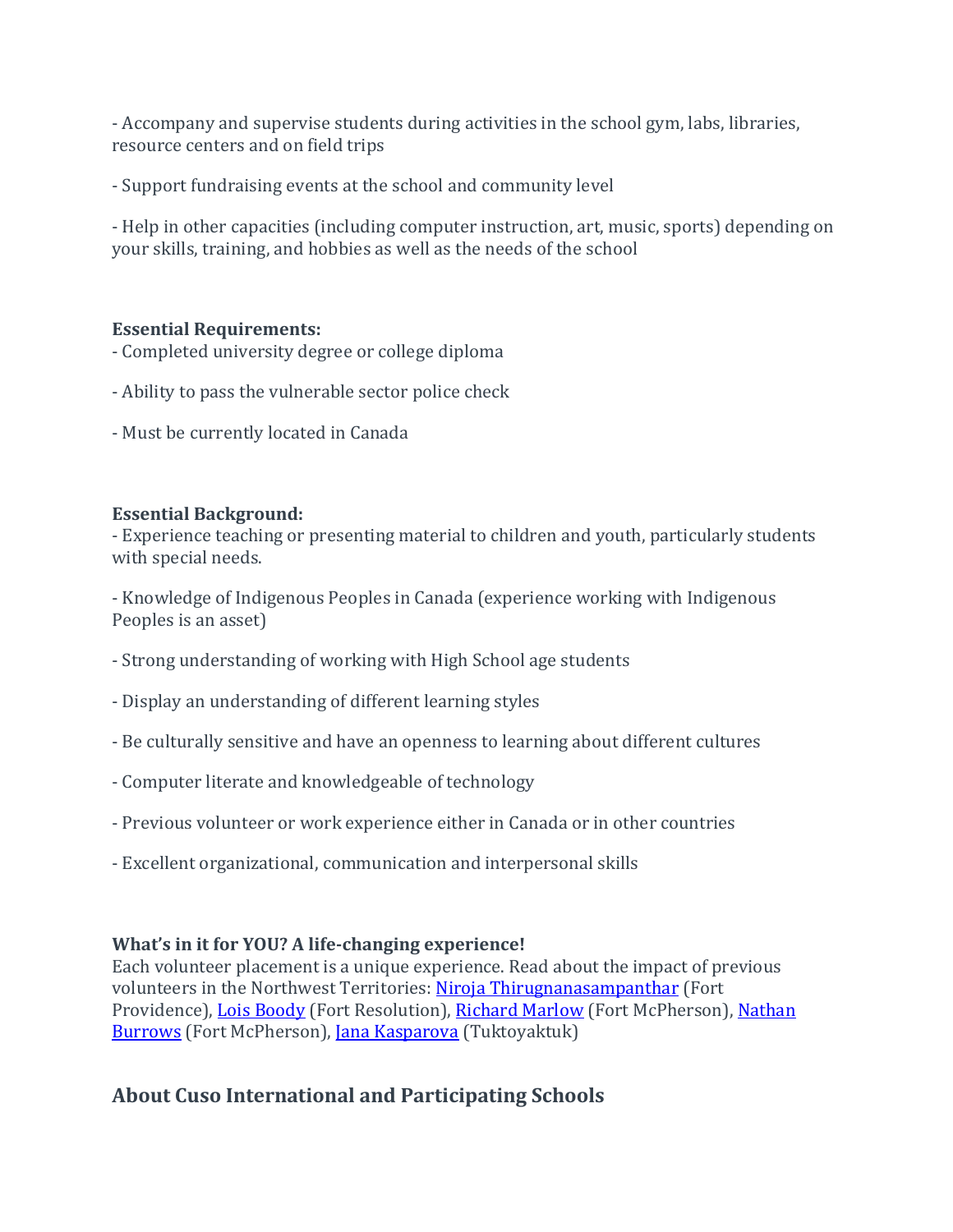#### **Cuso International**

Cuso International is a not-for-profit development organization that works to eradicate poverty and inequality. Each year, we mobilize hundreds of volunteer professionals to work alongside local partners to maximize their impact through capacity building. We work in partnership with governments, civil society organizations, multilateral agencies and the private sector to develop and deliver programs aimed at advancing gender equality, promoting the empowerment of women and girls, and improving access to and quality of economic opportunities for young people.

#### **Beaufort Delta Education Council**

The most northerly school board in the Northwest Territories with all eight communities and nine schools located north of the Arctic Circle, the BDEC serves 1382 students in the region and is responsible for about 200 administrators, teachers and support staff. Cuso International is currently working with the schools in Aklavik, Inuvik, Fort McPherson, Paulatuk and Tuktoyaktuk.

#### **South Slave Divisional Education Council**

Responsible for the education of approximately 1300 (JK-12) students in the South Slave region, the Council's mission is to strive to prepare students to create their futures. Their primary responsibility is to provide for the educational needs of the students of the South Slave region. Cuso International is currently working with the schools in Fort Resolution and Hay River.

#### **Benefits**

#### **Terms and Conditions**

Cuso International terms and conditions allow you to lead a modest and healthy lifestyle while being effective in your placement. This support package will cover basic living expenses for one volunteer and is not intended to cover home-based expenses (ex. loans, support payments, etc.) or luxury items such as imported items in placement or international personal travel.

#### **Support Package**

- Modest monthly living allowance
- Accommodation while in placement
- Airfare to and from placement
- Online pre-departure training
- Emergency Medical Insurance
- On the ground support through our Cuso International office
- Access to Employee Assistance Program while in placement and upon return
- Support for accompanying partners/dependents is not available for this placement.